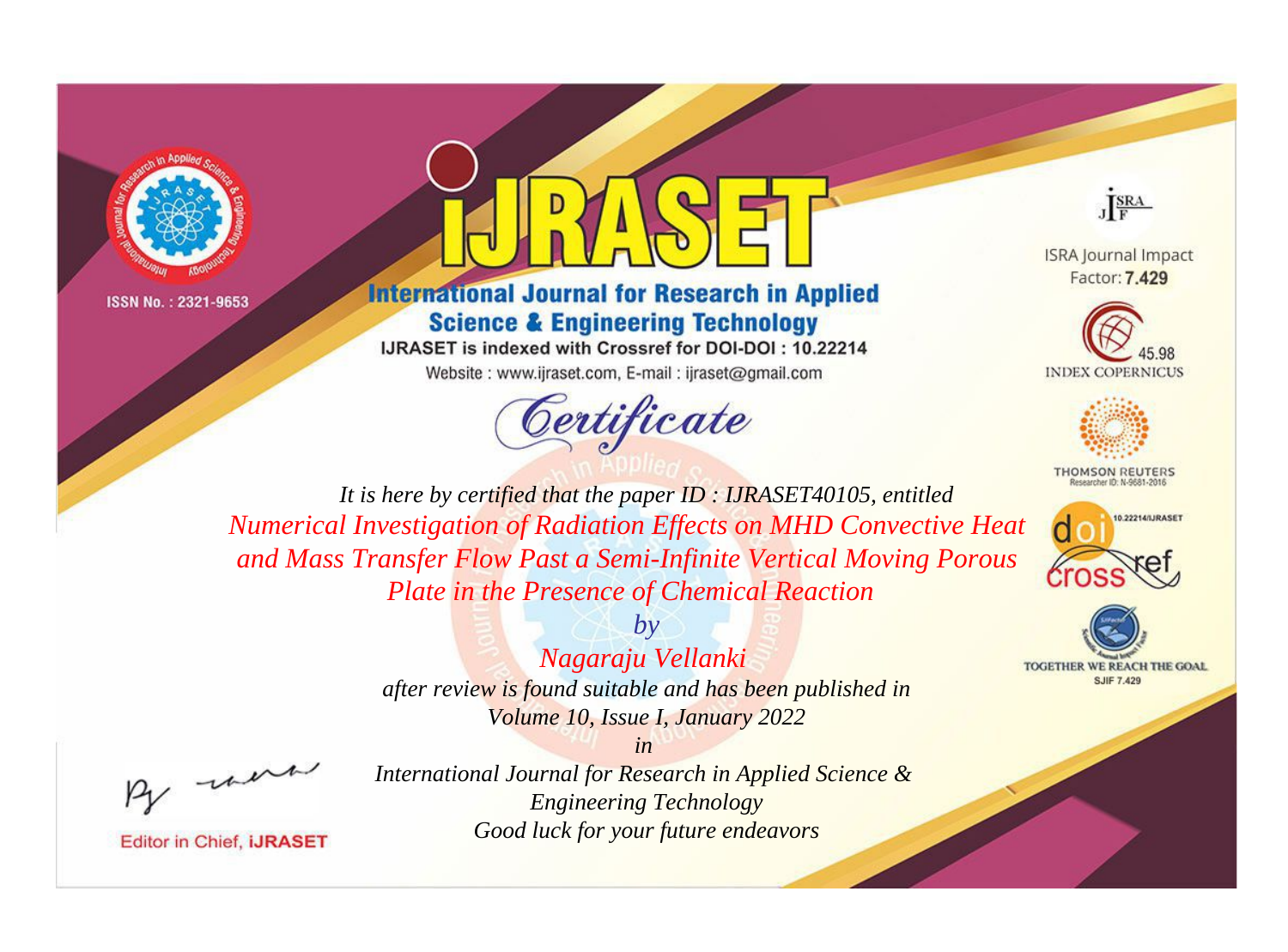

ISSN No.: 2321-9653



## **International Journal for Research in Applied Science & Engineering Technology**

IJRASET is indexed with Crossref for DOI-DOI: 10.22214 Website: www.ijraset.com, E-mail: ijraset@gmail.com



J SRA

**ISRA Journal Impact** Factor: 7,429





**THOMSON REUTERS** 



TOGETHER WE REACH THE GOAL **SJIF 7,429** 

*It is here by certified that the paper ID : IJRASET40105, entitled Numerical Investigation of Radiation Effects on MHD Convective Heat and Mass Transfer Flow Past a Semi-Infinite Vertical Moving Porous Plate in the Presence of Chemical Reaction*

*Dr. V. Srihari Babu* 

*by*

*after review is found suitable and has been published in Volume 10, Issue I, January 2022*

*in* 

, un

**Editor in Chief, IJRASET** 

*International Journal for Research in Applied Science & Engineering Technology Good luck for your future endeavors*